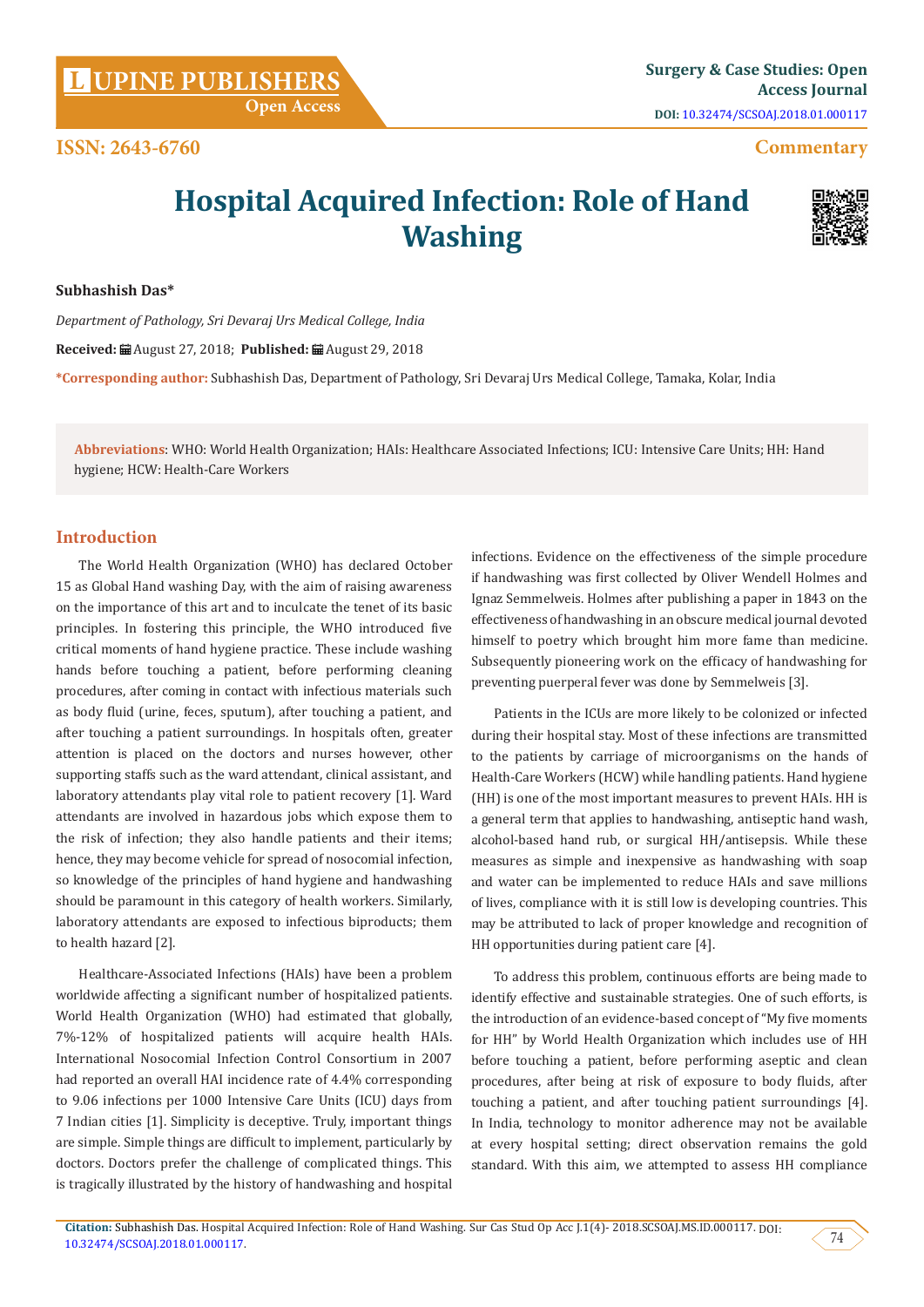among HCW in the ICU of a tertiary care super specialty institute in North India by direct observation method [5]. Hospital-acquired infection (HAI) or health care-associated infection is an infection occurring in a patient during the process of care in a hospital or other health-care facility which was not present incubating at the time of admission. Hand hygiene (HH) is a simple yet effective way to prevent HAIs. Studies have shown that there is knowledge about the importance of HH, but implementation of these guidelines in practice is poor.

This is evident from the high incidence of HAIs both in developing and developing countries. According to the centers for Disease Control and Prevention (CDC) data, approximately one in 25 patients acquire HAI during their hospital care in the USA, adding up to about 7,22,000 infections a year, out of which, 75,000 patients die of their infections. In developed countries, HAIs, continue to account for complications in 5%-10% of admissions to acute-care hospitals. In developing countries, the impact of HAI is far greater, approximately two-to twenty-fold higher than those in the developing countries. Although the surveillance is poor in developing countries, the prevalence studies report hospital-wide infection rates usually higher than 15% [6,7]. The gold standard of monitoring HH compliance is direct observation, but the reliability of this method to measure true, actual compliance with HH is questionable. HH compliance increases in front of the observes. It is the classic Hawthorne effect, where people change their behavior when they know they are being watched. Another issue is that it is difficult to observe all the HH opportunities that a health-care provider should undergo. Health-care providers might need to clean their hands as many as 100 times per 12-h shift, depending on the number of patients and intensity of care. However, studies show that on an average, health-care providers clean their less than half of the times they should.

Another novel intervention for monitoring HH that has been tired in Brazil involve using electronic surveillance system with radiofrequency devices with censors placed at patient bedside, hand rub dispenser, and employee's ID badge. Such newer interventions for better monitoring and encouraging HH among HCWs can go a long way in decreasing HAL's prevalence in the health-care settings [8]. The Centers for Disease Control and Prevention and World Health Organization both maintain extensive guidelines to inform healthcare providers about the proper practices of hand hygiene. Additionally, various quality and patient safety organization such as the Institute for Healthcare improvement and the joint Commission have published ancillary resources to assist facilities with implementation of the latest evidence-based practices.

A solid hand hygiene program with documented compliance with reduce risk for transmission of microorganisms to patient, reduce risk for healthcare worker colonization, and reduce the mortality, morbidity and costs associated with treatment of healthcare-acquired infections [3]. The goal of hand washing and hand hygiene is to remove as many microorganisms from the hand as possible to avoid transmission. The skin flora is divided into layers: transient and resident. The transient flora colonizes the most superficial layers of the skin (epidermis) and is fairly easily removed from the hand after thorough hand hygiene is performed [3]. According to the latest guidelines from the WHO, healthcare workers should practice proper hand hygiene before touching he patient, after touching inanimate objects in the patient's surroundings, after exposure to bodily fluids and before clean/ aseptic procedures.

## **Transmission of microorganisms via the hands of healthcare workers**

The 2009 World Health Guidelines for Hand Hygiene for Healthcare settings identifies five ways [9] the nosocomial transmission of pathogens from one patient to another via a healthcare worker's hands can occur.

a) Microorganism must be present on the patient's skin or have to be shed into the patient's environment such as nearby inanimate objects, such as the bedside table.

b) Microorganisms must be transferred to the hands of the healthcare worker

c) The microorganisms that have contaminated the worker's hands must be able to survive on the hands.

d) The healthcare worker must either omit hand hygiene or inadequately perform it.

e) The healthcare worker's contaminated hands must come into direct contact with either another patient or with a inanimate object that will come into contact with a patient, such as a shared portable vital signs monitor.

# **Observed risk factors for poor adherence to recommended hand-hygiene practices include**

- a) Physician status
- b) Male sex
- c) Nursing assistant
- d) Working in an intensive care setting
- e) Wearing gowns/gloves
- f) Automated sinks

g) Activities associated with high risk of cross-contamination [8]

#### **Chemical agents for hand washing**

a) Surgical hand scrubs- an antiseptic containing preparation that substantially reduces the number of microorganisms on intact skin [4].

75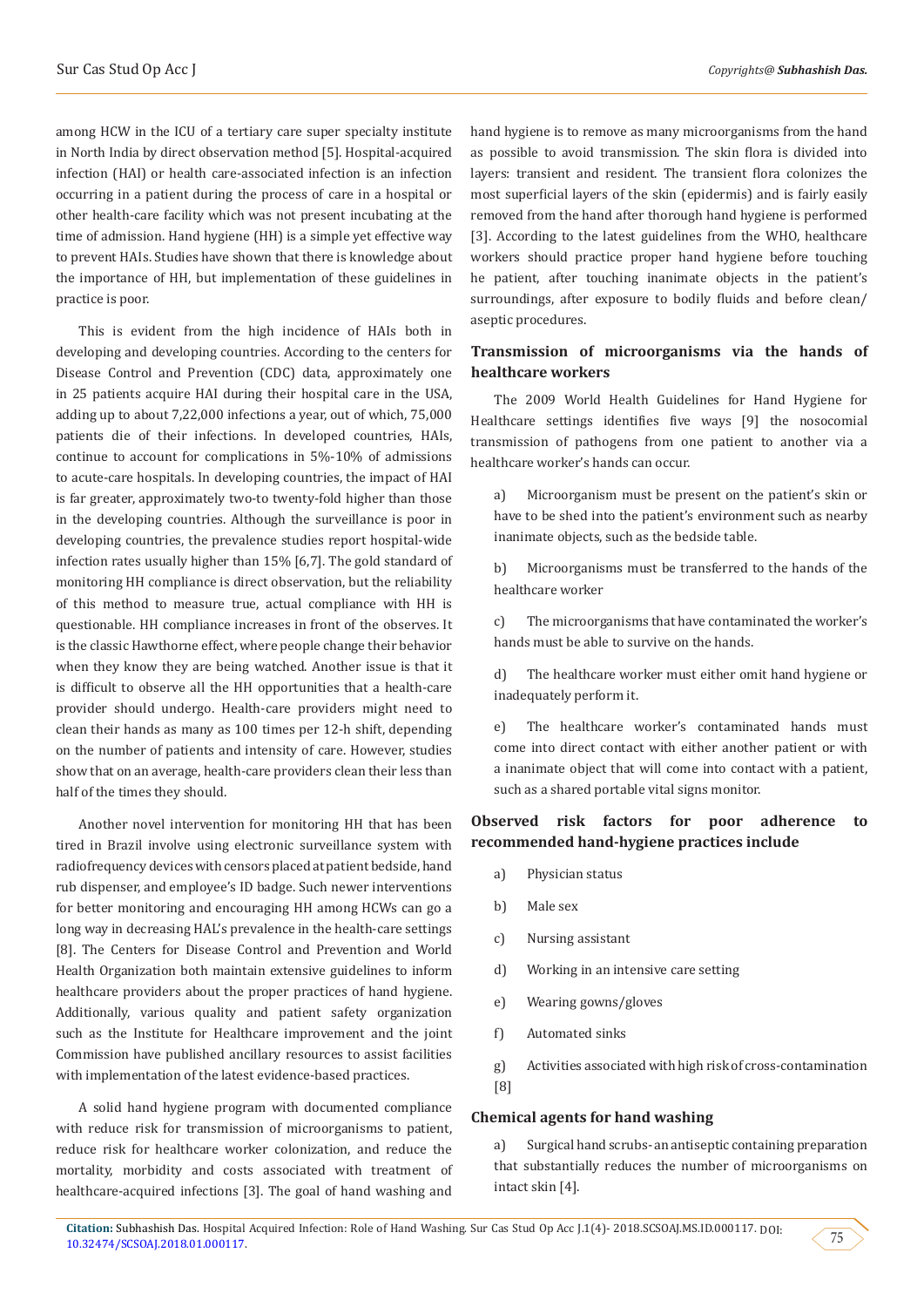b) Antiseptic hand washers- antiseptics containing preparation designed for frequent use, reducing the number of microorganisms on intact skin to an initial baseline level after adequate washing, rinsing, and drying.

c) Patient preoperative skin preparations-fast acting, broadspectrum and persistent antiseptics containing preparation that reduce the number of microorganisms.

#### **Alcohol based agents may be used in the following cases**

a) When hands are not visibly soiled or contaminated with blood or body fluids [9].

- b) Before direct contact with patients.
- c) After direct contact with a patient's skin.

d) After contact with bodily fluids or excretions, mucous membranes, broken skin or would dressings.

e) When moving from a contaminated to a clean body site.

f) After contact with an inanimate environment (equipment or furniture near patient).

g) After removing gloves.

h) Emergency situations where sinks are not available (EMS, Police, Fire Rescue) and hands are visibly soiled.

#### **Selection of hand hygiene agents**

Hand hygiene agents must be carefully selected in order to ensure compliance, efficacy and safety for both the healthcare workers and patient. Several factors must be taken into consideration [8]:

- a) Cost of the agent
- b) Ease of use for healthcare workers
- c) Potential for dermal irritation and skin reactions
- d) Efficacy of the agent

e) Product availability and accessibility within the healthcare facility

- f) Drying time necessary after applying the agent
- g) Staff support for the selected product



All too often, the hands of the patients and/or residents are neglected while in a healthcare facility. The contaminated hands of the patient can serve as not only a source for transmission, but also as a reservoir for microbial growth. The acuity of many of today's hospitalized patients is extremely high, with some completely nonambulatory and confined to bed. Hand hygiene dispensers located on a wall away from the patient are not ideal for situations where the patient may not be able to walk to the dispenser. It is critical to place hand hygiene solutions at the point-of-care and use, which in many cases is directly at the patient's bedside. This will improve

**Citation:** Subhashish Das. Hospital Acquired Infection: Role of Hand Washing. Sur Cas Stud Op Acc J.1(4)- 2018.SCSOAJ.MS.ID.000117. DOI:  $10.32474/SCSOAJ.2018.01.000117.$  $10.32474/SCSOAJ.2018.01.000117.$  76

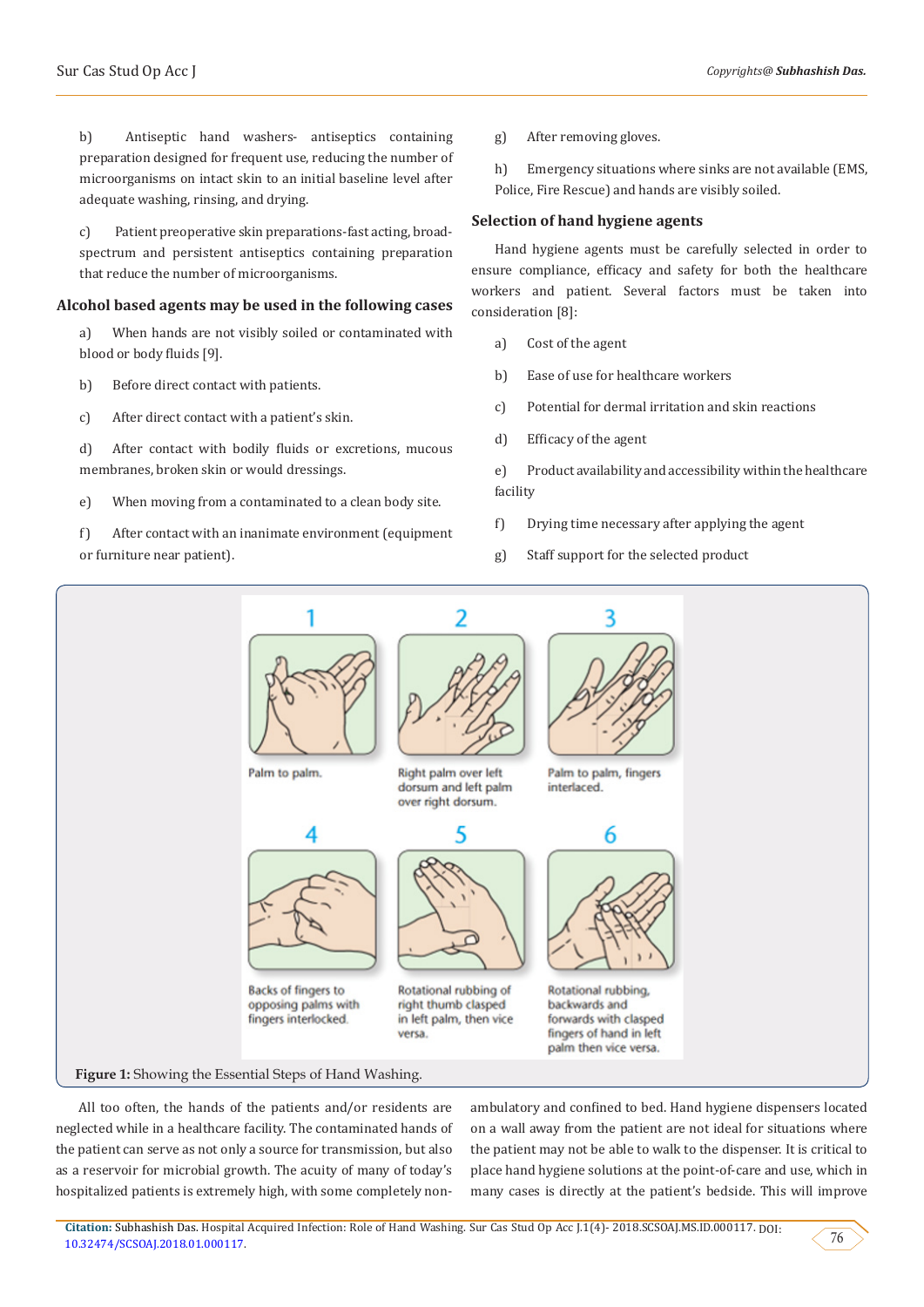compliance for patient hand hygiene, and more importantly serve as a constant reminder of the importance of hand hygiene for all that are involved with the care of the patient. Healthcare providers should encourage not only the patient, but also their family members and visitors, to regularly practice hand hygiene frequently when indicated to minimize contamination and potential [10]. Monitoring of hand hygiene is a key component in improving processes and compliance. The use of "secret shoppers" has proven to be an

effective measurement tool for some facilities, while others rely on different measures to gauge compliance. Monitoring should be conducted on a routine bases and documented. Any personnel not compliant with the hand hygiene standards should be immediately, counseled to ensure prompt remediation (Figures 1 & 2). The IHI has created an entire resource guide centered on the proper methods of monitoring hand hygiene and judging compliance [11].



#### **References**

- 1. [Benenson AS \(1995\) Control of communicable diseases manual.](https://www.apha.org/ccdm)  [American Public Health Association](https://www.apha.org/ccdm) Washington.
- 2. [Tikhomirov E \(1987\) WHO Programme for the Control of Hospital](https://www.ncbi.nlm.nih.gov/pubmed/3607925)  [Infections. Chemiotherapia 3: 148-151.](https://www.ncbi.nlm.nih.gov/pubmed/3607925)
- 3. [Lane HJ, Blum N, Fee E \(2010\) Oliver Wendell Holmes and Ignaz Philipp](https://www.ncbi.nlm.nih.gov/pmc/articles/PMC2866610/)  [Semmelweis: Preventing the transmission of puerperal fever. Am J Public](https://www.ncbi.nlm.nih.gov/pmc/articles/PMC2866610/)  [Health 100: 1008-1009.](https://www.ncbi.nlm.nih.gov/pmc/articles/PMC2866610/)
- 4. [Mayon White RT \(1988\) An international survey of the prevalence of](https://www.ncbi.nlm.nih.gov/pubmed/2896744)  [hospital-acquired infection. J Hosp Infect 11: 43-48.](https://www.ncbi.nlm.nih.gov/pubmed/2896744)
- 5. [Ponce de Leon S \(1991\) The needs of developing countries and the](https://www.ncbi.nlm.nih.gov/pubmed/1679803) [resources required. J Hosp Infect 18: 376-381.](https://www.ncbi.nlm.nih.gov/pubmed/1679803)
- 6. [Pittet D, Allegranzi B, Sax H \(2006\) Evidence based model for hand](https://www.ncbi.nlm.nih.gov/pubmed/17008173) [transmission during patient care and the role of improved practices.](https://www.ncbi.nlm.nih.gov/pubmed/17008173) [Lancet Infect Dis 6\(10\): 641-652.](https://www.ncbi.nlm.nih.gov/pubmed/17008173)
- 7. [Kretzer EK, Larson EL \(1998\) Behavioral interventions to improve](https://www.ncbi.nlm.nih.gov/pubmed/9638287) [infection control practices. Am J Infect Control 26\(3\): 245-253.](https://www.ncbi.nlm.nih.gov/pubmed/9638287)
- 8. [Whitby M, McLaws M L, Ross RW \(2006\) Why healthcare workers](https://www.ncbi.nlm.nih.gov/pubmed/16671030) [don't wash their hands: A behavioral explanation. Infect Control Hosp](https://www.ncbi.nlm.nih.gov/pubmed/16671030) [Epidemiol 27\(5\): 484-492.](https://www.ncbi.nlm.nih.gov/pubmed/16671030)

77